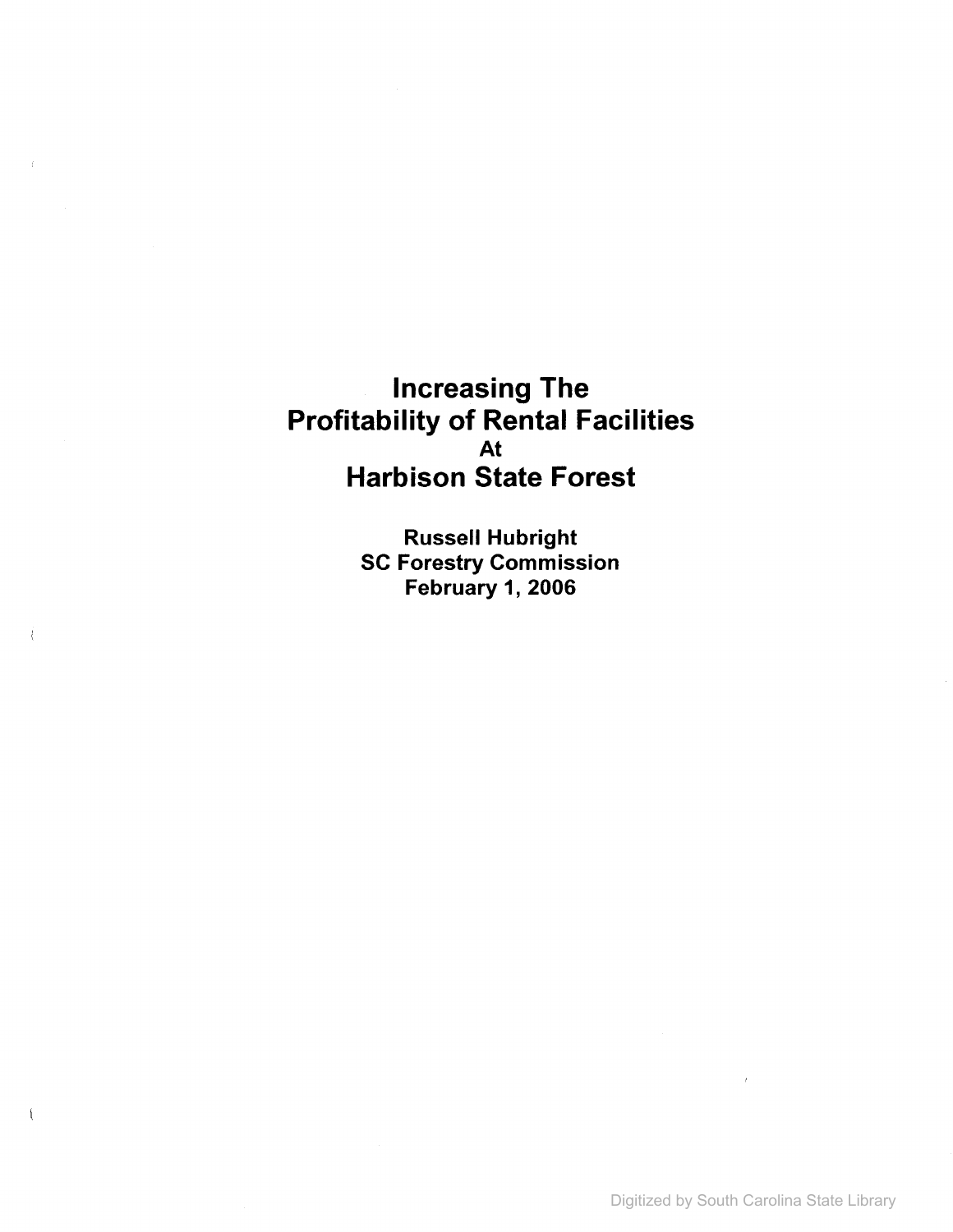## **Background**

In April 1997 builders finished construction of a 5,000 square foot log cabin structure on Harbison State Forest. Pete Spearman, Information and Education Section Chief, had worked closely with leaders from forest industry, the SC Forestry Association, and other groups to design and finance this work. His vision was that this building, which he named the Harbison State Forest Environmental Education Center, would serve as a catalyst for outdoor learning on the Forest. The spacious large conference room was designed to accommodate up to 100 students.

In addition to encouraging school field trips, Mr. Spearman also knew that this new facility would provide an excellent site for Forestry Commission training sessions and meetings. He designed the small conference room with space for 10 people, adding a dry erase board permanently affixed to one wall. He also included a small kitchen, screened porch, and spacious deck in the plans so that these adult users would find the accommodations suitable for their needs.

One other use of the building that Mr. Spearman and others considered valid was rental by outside groups. The revenue generated from these paying customers would help offset maintenance costs such as heating and air conditioning, cleaning, and painting.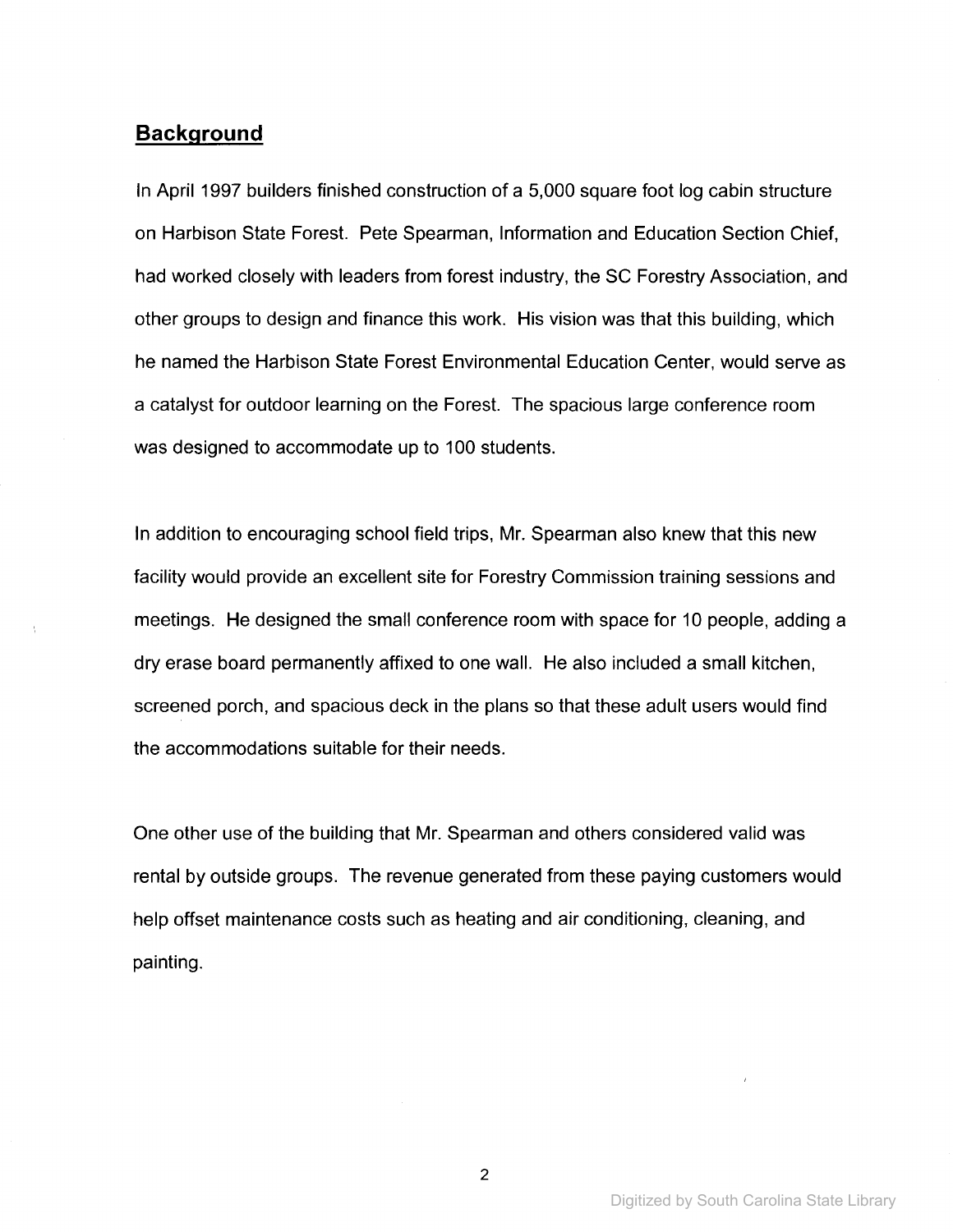## **The Increased Need For Revenue**

Two events occurred in 2002 that brought more focus on ways the Forest could become more financially self-sufficient. One of these events was a southern pine beetle outbreak that swept through the Forest, rapidly killing thousands of mature trees and necessitating the salvage removal of nearly one-fifth of the trees on the Forest. Although this harvesting operation resulted in a temporary spike in timber revenue, it also changed the plans for future harvests. Before 2002, forest managers planned and carried out a thinning operation each year to generate funds used to hire temporary employees, purchase supplies, and finance improvements on the Forest. Following the removal of such a large percentage of trees in 2002, these thinning operations would not be possible for several years. So, forest managers would have to find other sources of revenue to replace these timber dollars.

Another event that put pressure on Forest staff to generate funds internally was a downturn in the economy that resulted in a loss of tax revenue for the state. During the next three years, the SC Forestry Commission saw a nearly fifty percent reduction in its budget. One of the outcomes of this severe loss of state funds was the expectation by State Forester Bob Schowalter for the state forest system to become fully self-sufficient. While Sand Hills State Forest had been operating totally on receipts for several years, both Manchester State Forest and Harbison had been receiving state dollars for salaries and fringe benefits. As of July 1, 2005 the state forest system was required to operate off funds generated by the sale of forest products, from user fees, and from facility rental.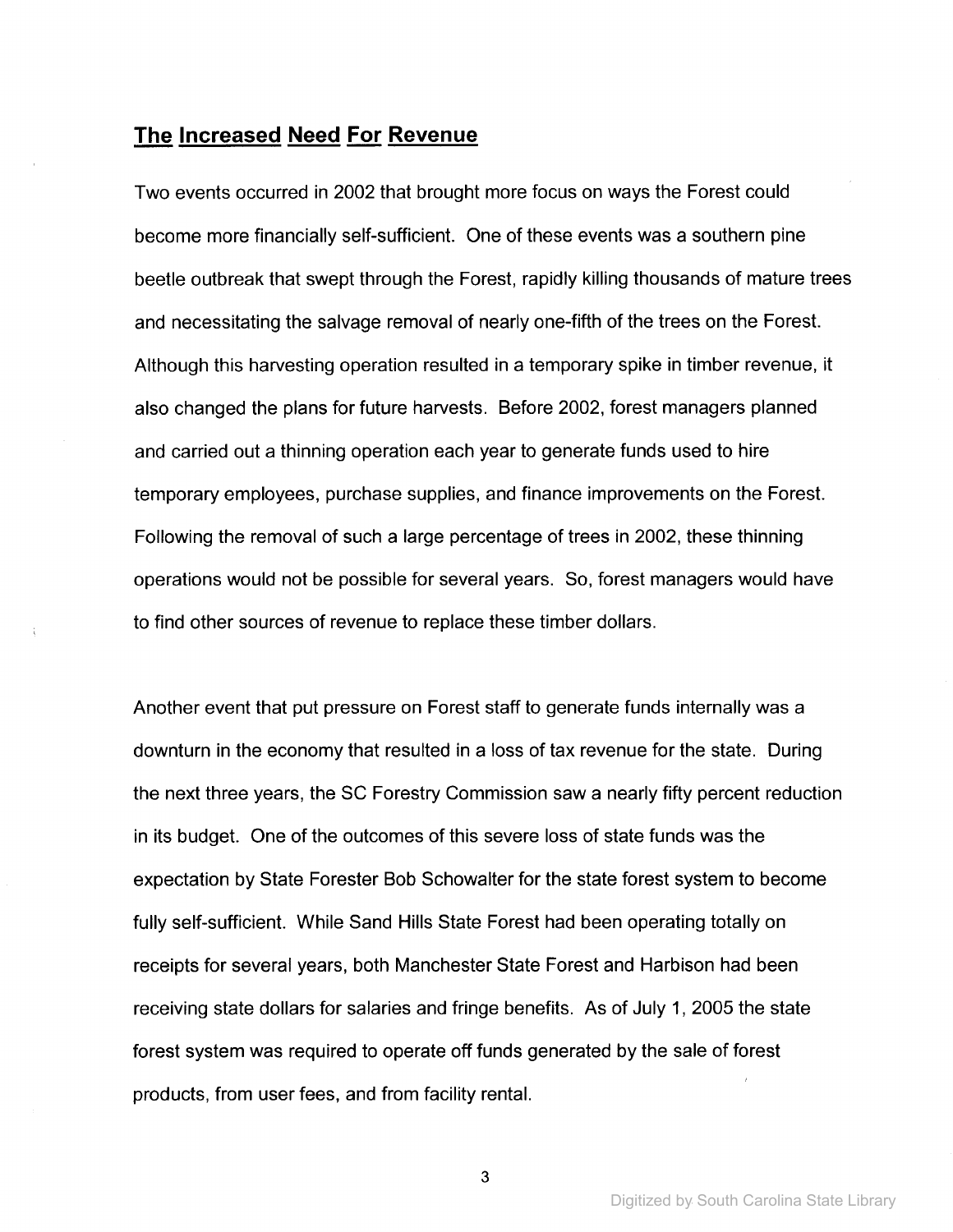As Harbison State Forest Director Russell Hubright began looking at ways to increase revenue generation, he found that there was potential for increased rental of the Environmental Education Center conference rooms. See the tables below for occupancy rates for the past several years.

| <b>Fiscal</b><br>Year | Days<br>Available | Days<br>Used | Days<br>Canceled | Days<br>Rented | Percent<br>Used* | Percent<br>Rented |
|-----------------------|-------------------|--------------|------------------|----------------|------------------|-------------------|
| 2003                  | 247               | 137          | 19               | 70             | 55.5             | 28.3              |
| 2004                  | 244               | 113          | 20               | 53             | 46.3             | 21.7              |
| 2005                  | 245               | 103          | 16               | 66             | 42.0             | 26.9              |
| <b>TOTALS</b>         | 736               | 353          | 55               | 189            | 48.0             | 25.6              |

Table 1: Occupancy Rate of Large Conference Room

|  |  |  |  | Table 2: Occupancy Rate of Small Conference Room |  |
|--|--|--|--|--------------------------------------------------|--|
|--|--|--|--|--------------------------------------------------|--|

| Fiscal<br>Year | Days<br>Available | Days<br><b>Used</b> | Days<br>Canceled | Days<br>Rented | Percent<br>Used* | Percent<br>Rented |
|----------------|-------------------|---------------------|------------------|----------------|------------------|-------------------|
| 2003           | 247               | 55                  |                  | 10             | 22.2             | 4.0               |
| 2004           | 244               | 34                  | Δ                | 6              | 13.9             | 2.5               |
| 2005           | 245               | 32                  | 6                |                | 13.1             | 2.9               |
| <b>TOTALS</b>  | 736               | 121                 | 21               | 23             | 16.4             | 3.1               |

÷

\* Percent Used is a better indicator of the proportion of days that were available for rental than percent days rented. The days that were used but not rented were times when Forestry Commission personnel or one of our partners used the facility for meetings or training.

| Table 3: Revenue Generated From Rental of Conference Rooms |  |
|------------------------------------------------------------|--|
|------------------------------------------------------------|--|

| Fiscal<br>Year | Large Conference<br>Room | <b>Small Conference</b><br>Room | Total    |
|----------------|--------------------------|---------------------------------|----------|
| 2003           | \$14,000                 | \$150                           | \$14,150 |
| 2004           | \$11,250                 | \$175                           | \$11.425 |
| 2005           | \$11,100                 | \$275                           | \$11,275 |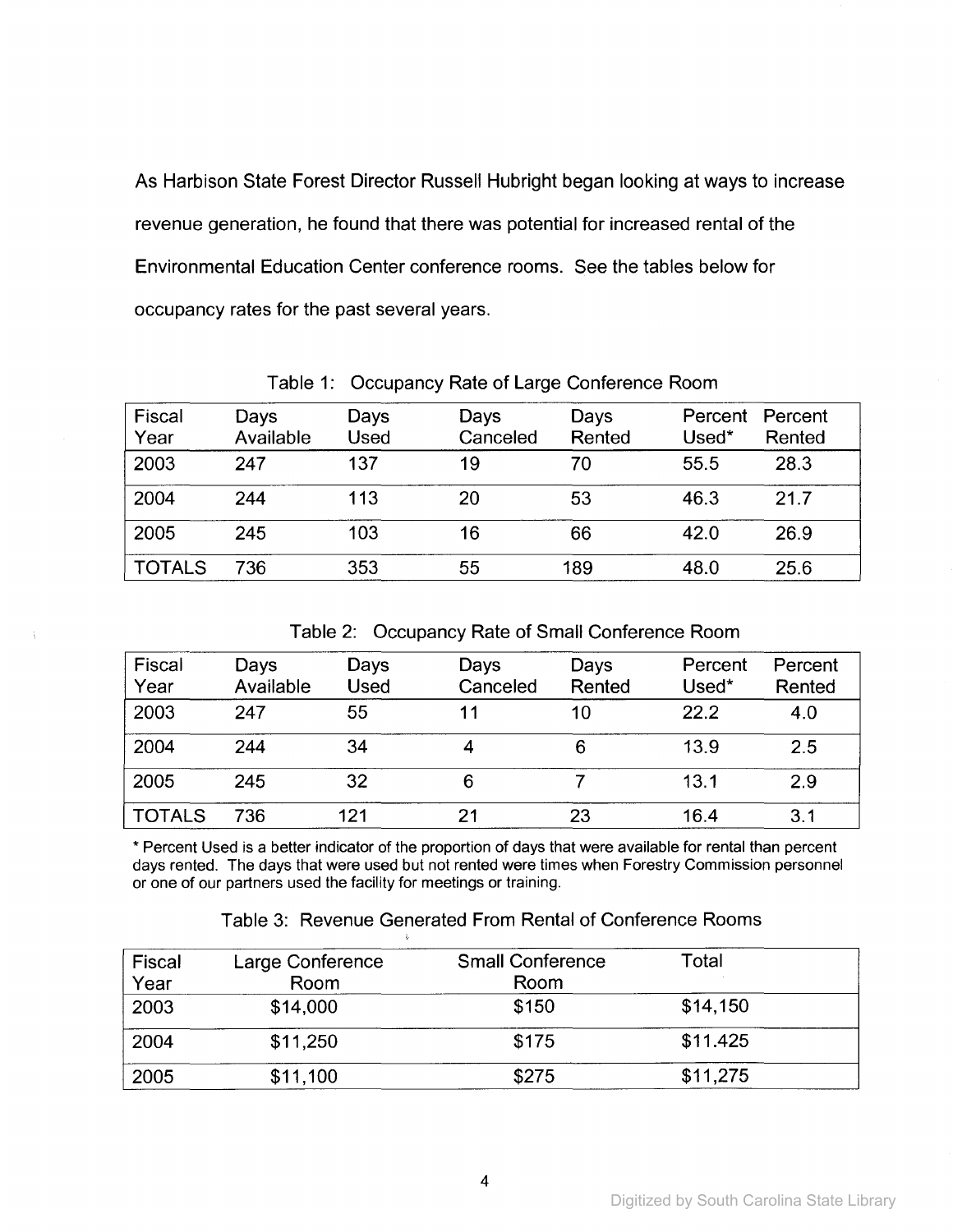The occupancy rate for the facilities at Harbison State Forest, shown above as "Percent Used," averaged 48% for this three-year period. When looking at occupancy rates, one might ask, "What is the industry standard? Should we be able to rent our facility more frequently or is this level of use close to average?" Kelly Barbery with the Midlands Authority for Conventions, Sports & Tourism explained that hotels and conference centers would consider 48% occupancy to be unacceptable. This rate is probably fairly good, however, for non-traditional rental facilities like Harbison State Forest, according to Ms. Barbery.

Days Canceled is another statistic that merits explanation. Until July 2005, a group that had reserved a conference room could cancel at any time with no penalty. Beginning July 1, 2005 Harbison staff included in the rental contract (see Appendix 1) a line requiring those with reservations to cancel no less than 10 days before the event. Failure to cancel before this deadline would result in the renter being billed for use of the room. This provision may help reduce the number of last minute cancellations, thereby improving the occupancy rate.

Another practice that has been attempted, but has been difficult to implement is to record contact information of potential renters who inquire about a date that is already booked. Obtaining this information would allow Harbison staff to call them back if the date becomes available through a cancellation.

Digitized by South Carolina State Library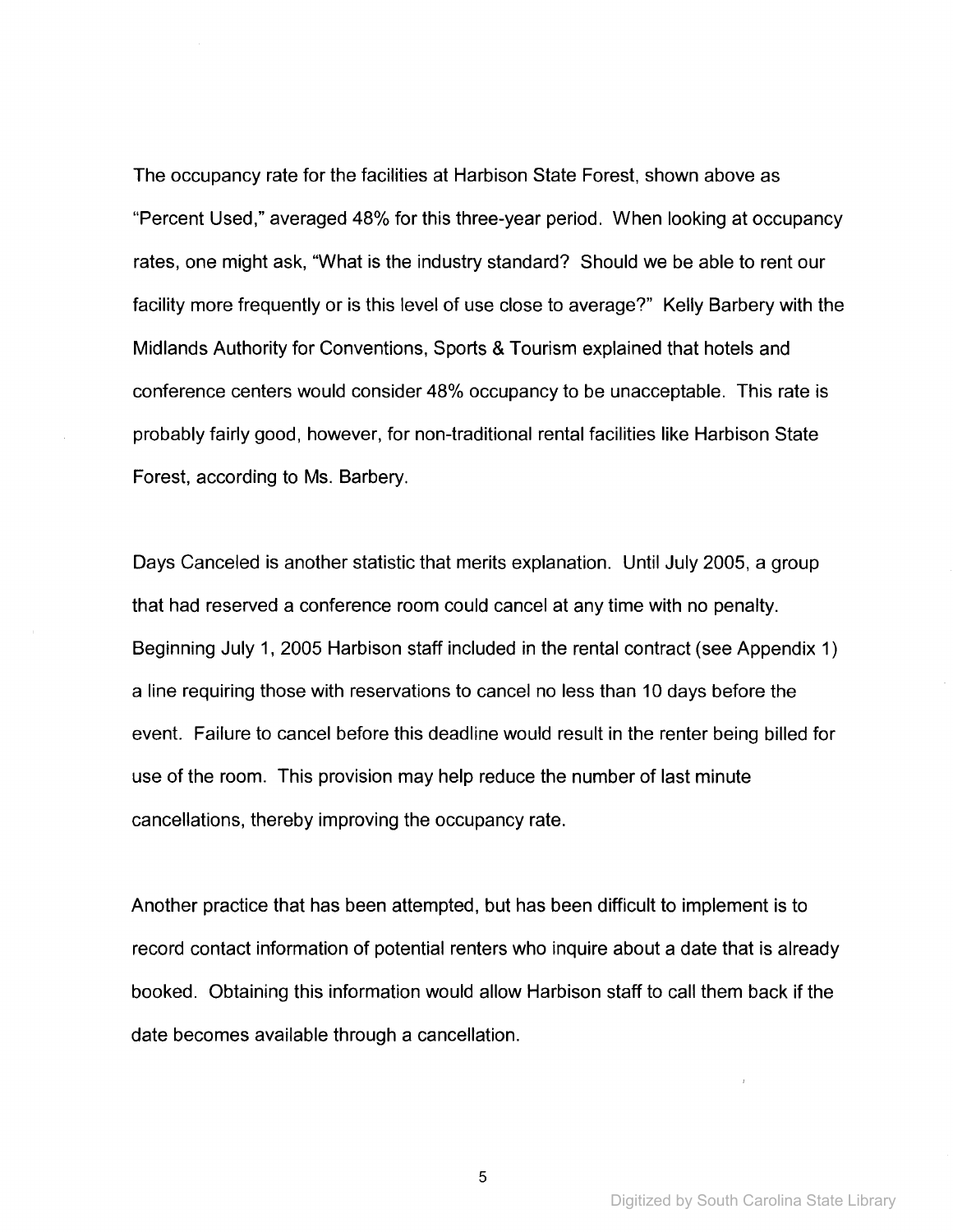If a trend could be inferred from this limited data, it appears that use of both conference rooms, both by rental and non-rental groups, has declined slightly. One factor that may be causing this trend as some past users have explained is the cutting of training budgets by many state agencies. Another factor may be the opening of a conference center at Saluda Shoals Park, a location now used by several of our customers.

## **Customer Survey**

To gain insight on how to improve rental of facilities at Harbison State Forest, Hubright designed a customer survey (Appendix 3). Forest Administrative Assistant Lisa Mowbray and Hubright contacted 11 of the 28 paying groups who used the large conference room during 2005. This survey yielded the following data:

- a. Most renters found out through word of mouth that the State Forest has facilities for rent. In most cases, someone they knew had attended an event here and told others about the room. A couple of respondents were familiar with Harbison because they either live or work close by. One person said she called around to see what other agencies had facilities available for meetings.
- b. When asked about how they find out about other locations for rent, most survey participants again indicated that word of mouth was the primary means. One individual said her agency keeps a list of state-owned facilities, two said they look on the internet for listings, and one person said she had seen advertising for a particular facility.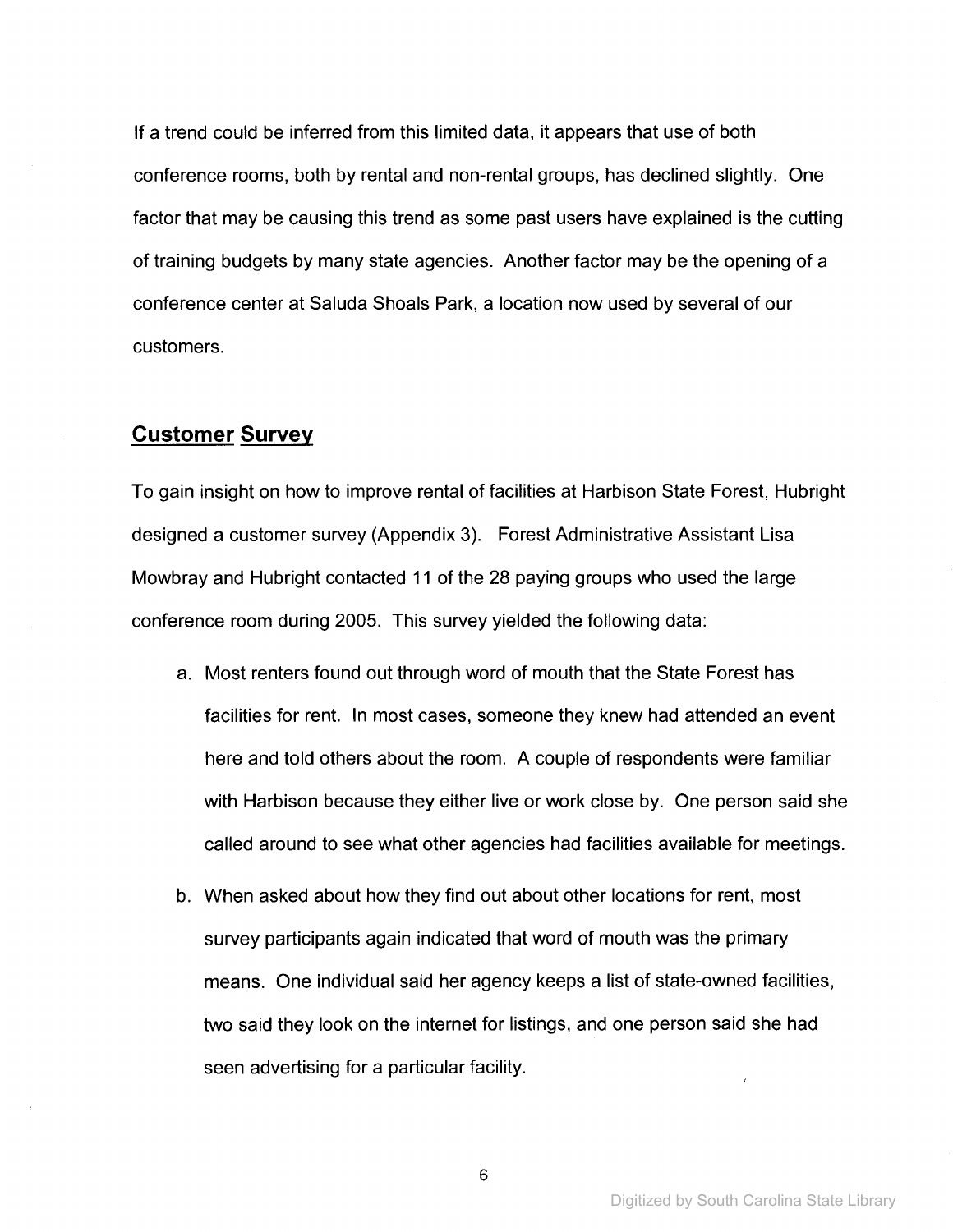- c. With regard to factors that caused them to make the decision to rent the facility at Harbison State Forest, the most common response was the convenient location of the building combined with its scenic, rustic setting. Many respondents also mentioned price as an important factor.
- d. Conference room renters found the reservation process to be very easy to easy; although one person said she sometimes had difficulty selecting a date that had not already been taken.
- e. Survey participants indicated that they found the facilities at Harbison State Forest to be at least as well-kept and adequate as expected and many of them actually described them as better than expected. It appears that they generally understand before arriving what will be available at the site and are usually quite satisfied with receiving what they have agreed upon.
- f. Several respondents made suggestions for improvements that might encourage them to rent these facilities again. Some of these involved providing additional amenities such as a public-use copier, vending machine, and ice machine. Other ideas would require physical changes to the facility itself such as reducing the echo in the conference room, expanding the room to accommodate 150 or more participants, and enlarging the kitchen. Several renters suggested price breaks as a means to encourage additional use of the building, either in the form of a discount offered to other natural resource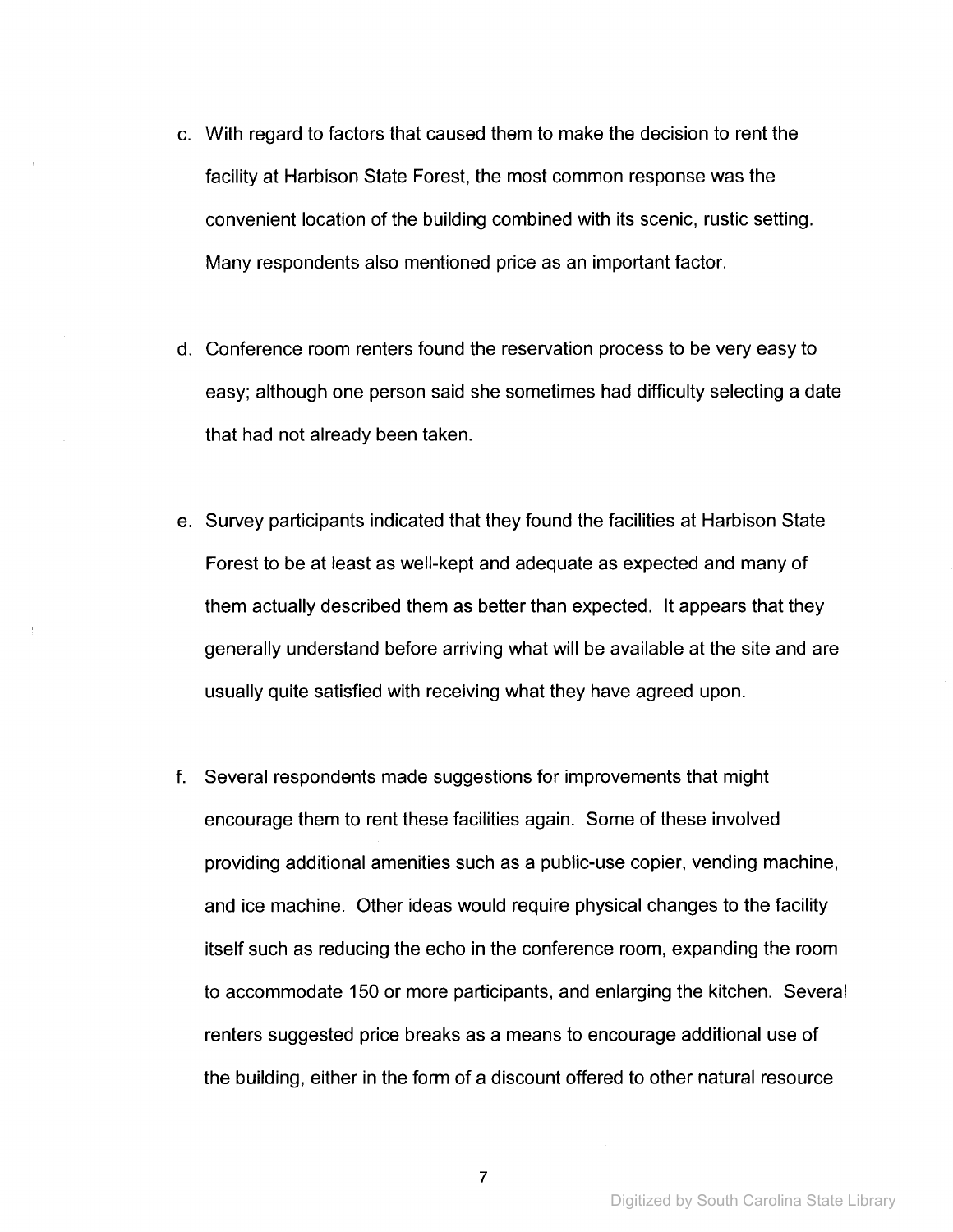agencies or a volume discount for those who rent the facility for more than one day at a time. The hours that the conference room is available were generally perceived as adequate, although one respondent liked being able to set up the day before when possible. Another customer said the five o'clock ending time was somewhat restrictive for their group.

## **Benchmarking**

In addition to contacting former customers, Hubright and Mowbray conducted research to determine if the amenities and pricing of Harbison facilities were in line with those of other Columbia area businesses. The table below shows the results of this research.

| <b>Facility Name</b>                              | Capacity | Price           | <b>Notes</b>                                                                                                                    |
|---------------------------------------------------|----------|-----------------|---------------------------------------------------------------------------------------------------------------------------------|
| Saluda Shoals Park                                | 80       | \$230/day       | catering kitchen - \$50/hr; setup<br>time - $$50/hr$ ; \$50 per day for<br>weekends, evenings; also<br>charge for A/V equipment |
| <b>SC State Museum</b>                            | $500+$   | \$500/day       | charge for A/V equipment; setup<br>usually available 2 hours prior                                                              |
| <b>SC Archives &amp;</b><br><b>History Center</b> | 90       | \$375/day       | no charge for A/V equipment;<br>discount for multi-day rental                                                                   |
| <b>SC State Parks</b>                             | 50-250   | \$100-\$400/day |                                                                                                                                 |
| Harmon's Tree Farm                                | 125      | \$70/hour       | 4-hour minimum charge; \$70<br>cleanup fee; \$70 security<br>deposit                                                            |
| Dept. of Agriculture<br>Dan Ramage Center         | 100      | \$25/hour       | no A/V equipment available                                                                                                      |

| Table 4: Amenities and Pricing of Columbia Area Conference Facilities |  |
|-----------------------------------------------------------------------|--|
|-----------------------------------------------------------------------|--|

Although each of the facilities listed above offers slightly different amenities, it appears

that the rate of \$200 per day for the conference room at Harbison State Forest is a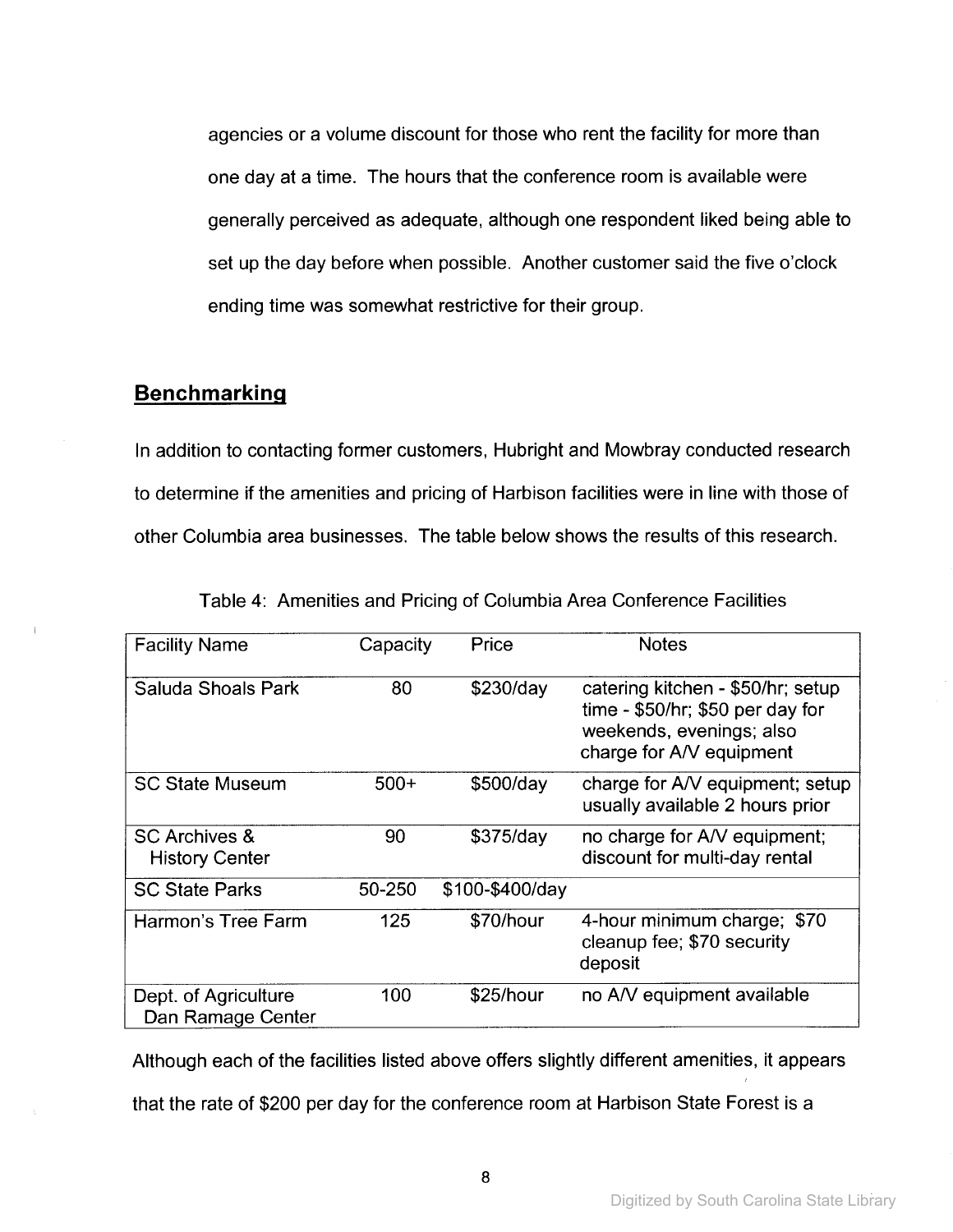better price than most of them. **In** addition, the \$200 rate includes the use of most AN equipment and no cleanup fees or security deposit is required. Harbison also compares favorably with these facilities with regard to road access, being located just  $1\frac{1}{2}$  miles off I-26.

## **Data Analysis**

From the data shown above, it appears that the pricing, rental hours, reservation process, and amenities of the conference rooms at Harbison State Forest compare favorably with those of other area facilities. Based on the responses from survey participants, Hubright and Mowbray explored several options to increase rental revenue:

- a. Expanding the hours that the conference rooms are made available would be difficult in light of the current staff limitations.
- b. Providing a copier that renters can use presents logistical challenges, mainly in terms of where this machine could be located to provide security and convenience while not taking away from the beauty of the facility.
- c. Expanding the room to accommodate more participants would be costly and would most likely detract from the appearance of the building.
- d. Providing a discount for those who rent multiple days may be feasible, but it is doubtful that this procedure would result in additional rentals. Few groups use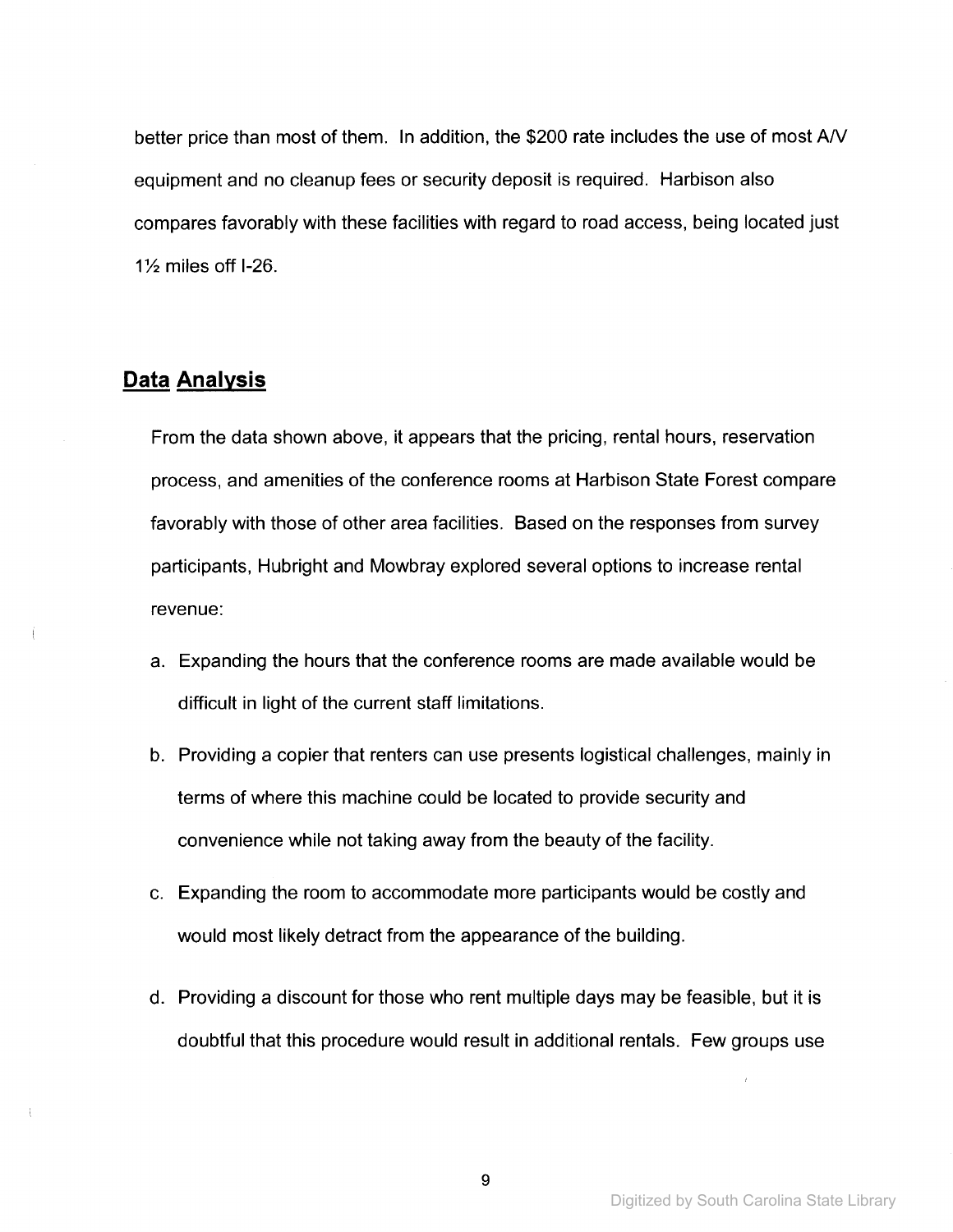the building more than two days in a row, and a discount would probably not affect revenue enough to offset the increased complexity of the fee schedule.

With these options dismissed, the most effective strategy to increase revenue from rental of the conference rooms at the Harbison Environmental Education Center seems to be improving the marketing of this facility. Those who attend an event at this site tend to return for other events, whether as the one responsible for making room arrangements or as a participant. In fact, of the 24 rental groups that used our facilities during 2005, five of them rented the building more than once that year. Several of the other groups have rented the conference room in past years. The survey of 2005 renters confirmed the fact that customers are generally satisfied with these facilities. So, once people learn about the Education Center conference rooms, they often tell others and/or use the facilities again themselves. This being the case, Harbison staff needs to develop a mechanism for spreading the word about the availability of this site.

### **Implementation Plan**

One of the simplest yet effective means of disseminating information about the Education Center conference rooms would be to develop a full-color brochure. Several visitors to this facility have asked if we have information pertaining to the rental of the conference rooms, so we know that the need for written material exists. In addition, providing renters with a brochure will make it much easier for them to tell others about the facility. This publication can include pictures of the outside of the building which will underscore its rustic setting. Pictures of the inside will show the roominess and beauty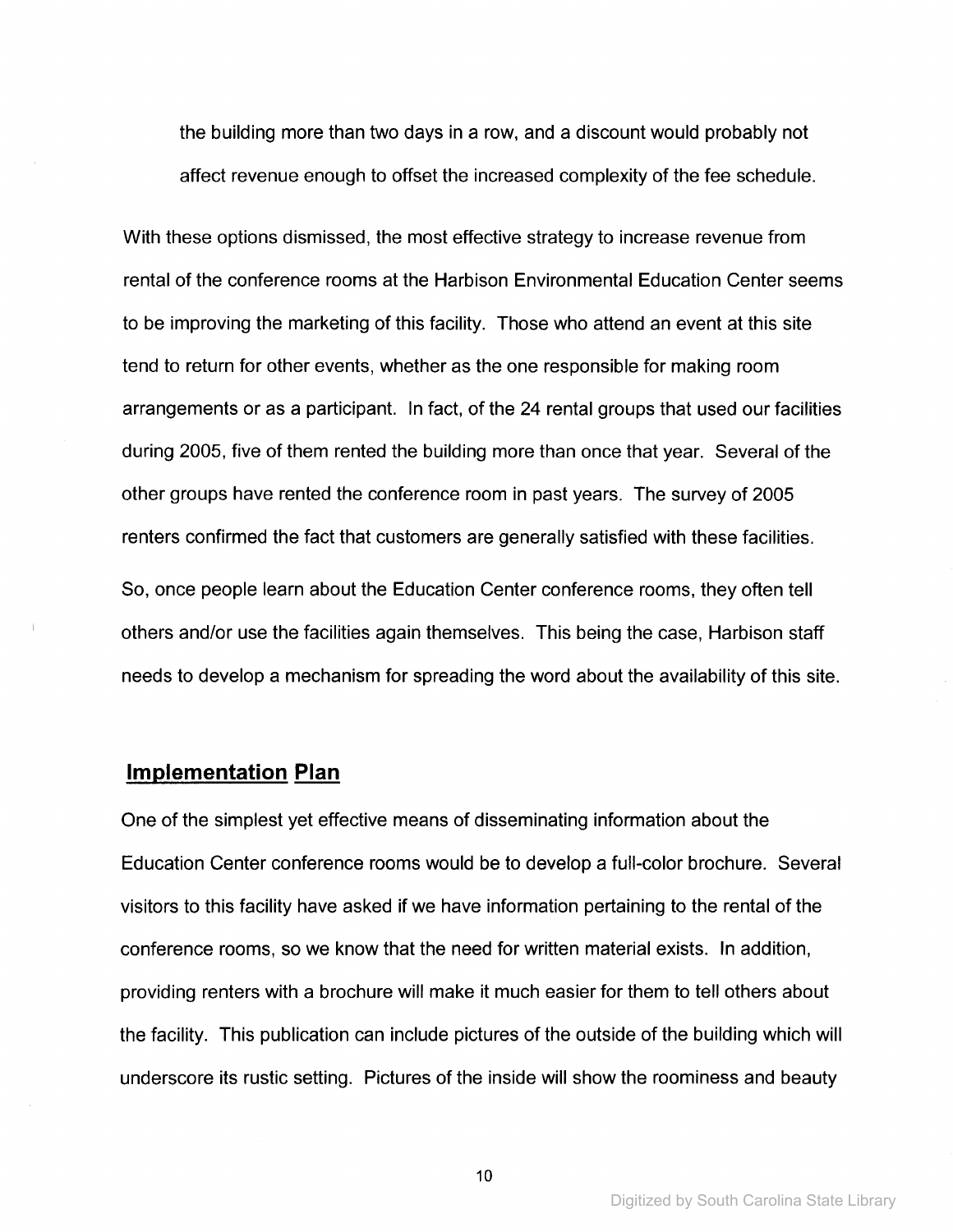of the conference rooms and will invite potential renters to stop by and see this facility for themselves. Pricing, amenities, hours, and contact information will also be included so that this brochure will give a complete depiction of all that this site has to offer.

Development of this marketing tool will be fairly easy and cost-effective. Forest Director Hubright, in consultation with Administrative Assistant Mowbray, will select pictures and text. This process will require approximately six staff hours. Graphic Artist Anne Kyle, also employed by the SC Forestry Commission, will provide the layout and will convert the document into a format acceptable by commercial printers. Kyle will need about four hours to complete these steps of the process. Kyle will submit the final version to Hubright for approval and will then solicit bids from commercial printers and the Department of Corrections printing office. These steps will require approximately three hours of staff time. The entire process of brochure development and printing should be completed by April 1.

Once printed, Harbison staff will mail these brochures along with a cover letter to the human resource directors and training officers in all state agencies. (A list of these contact persons is available from the Office of Human Resources (OHR).) Harbison staff will also solicit the help of Katherine Fanning at OHR in distributing this material to agency heads and deputies at an upcoming conference. In addition, Hubright will provide copies of brochures to the Midlands Authority for Conventions, Sports & Tourism and to the Lake Murray Visitors Center.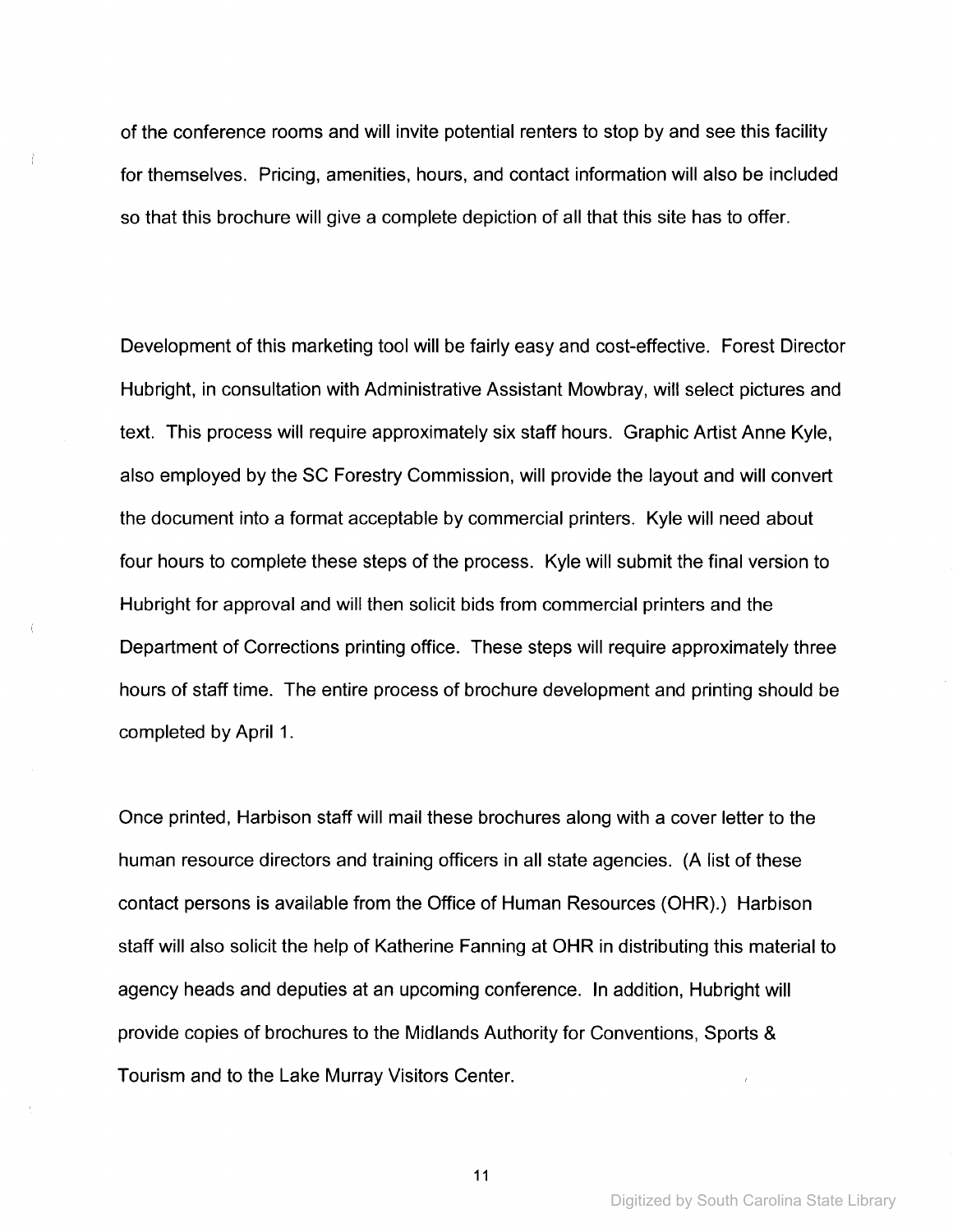Cathy Roddy of Allegra Print and Imaging provided a preliminary estimate of the cost of printing 1,000 of these brochures of \$616.76. To measure the cost-effectiveness of this marketing strategy, Mowbray will ask renters how they learned about our facilities. Since the conference room rents for \$200 per day, if four new customers indicate that the brochure was a useful source of information, it will be considered to be an effective marketing tool.

Hubright will also take steps to improve Harbison State Forest's presence on the web. Mowbray's search on the internet showed that neither the Irmo Chamber of Commerce nor the Columbia Metropolitan Convention & Visitors Bureau had our facilities listed on their website. Laura Otero with the Visitors Bureau recently added Harbison to their list of conference facilities, and Hubright will contact the Irmo Chamber of Commerce and others to ensure that potential renters are able to find us on the web.

One procedural change that Hubright recently implemented was to allow customers to make reservations up to one year in advance. The previous limitation of six months is too restrictive for some groups who need to plan annual events well in advance. The six-month limit had been in place to make sure that the Education Center would be available for in-house events, but most of these can be planned ahead or can be held at the newly-renovated Forestry Commission headquarters.

Mowbray recently instituted another change that has the potential for improving the , efficiency of the reservation process. She asked SC Forestry Commission Webmaster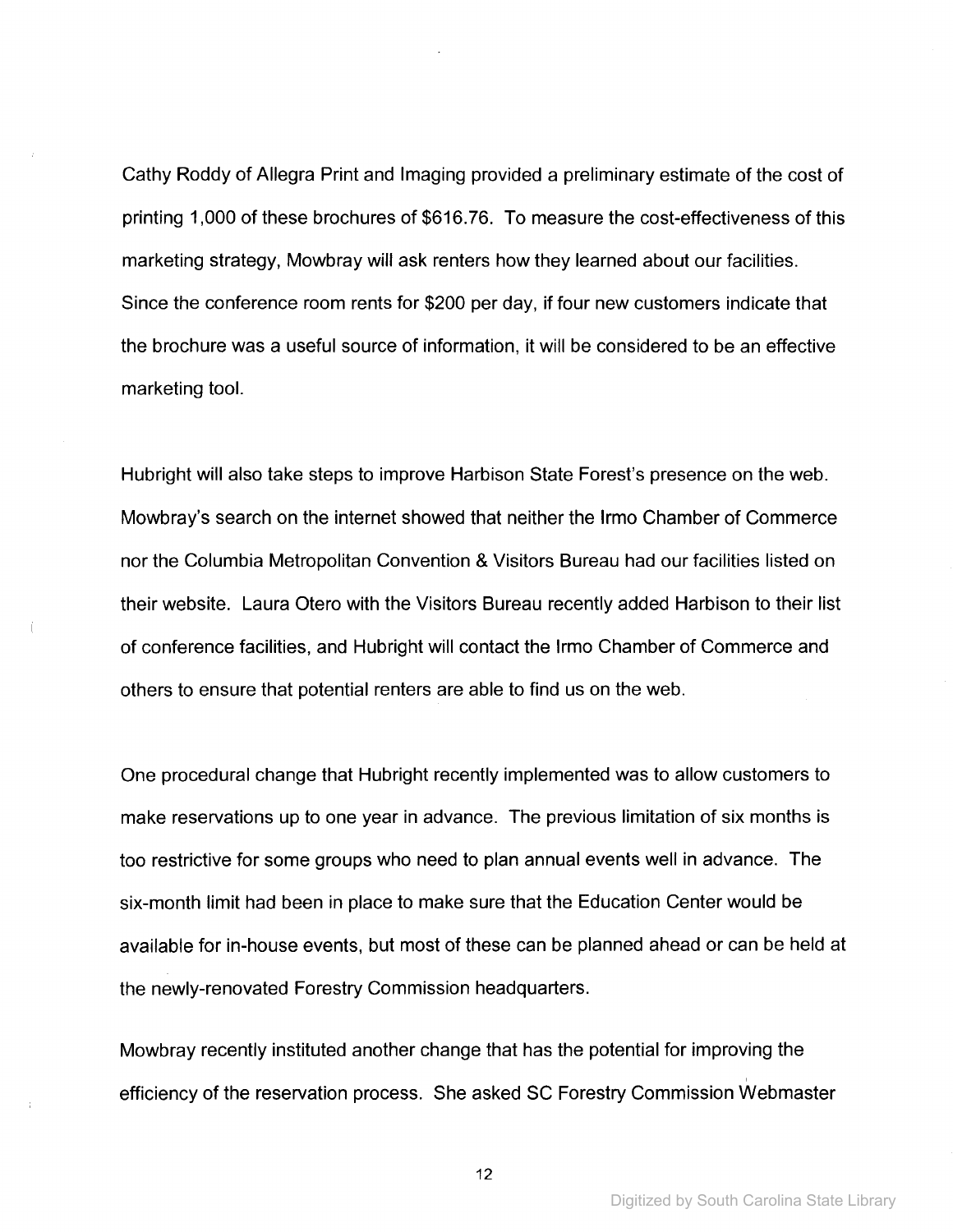Michelle Johnson to include information about the availability of Harbison facilities on the agency's website. Now, potential customers can click on a link that shows which dates have already been reserved. Using this tool, they can plan their event around the availability of the Harbison conference rooms.

On the other hand, when a potential renter calls and requests a date that has already been reserved, Harbison staff will record their information. This step will not only allow us to contact this individual if the date later becomes available, but will also provide data on how often renters are turned away each year. This information may become especially important to consider if renters are being turned away because of internal (SC Forestry Commission) functions that could possibly have been held elsewhere.

## **Assessment**

Since the Forestry Commission's fiscal year ends on June 30, Hubright will measure the effectiveness of this marketing strategy in July 2007. This will allow the plan to have been in place for approximately fifteen months, ensuring adequate time to gauge how well it has worked. One measure of the effectiveness of the brochure and the other techniques employed is to look at the revenue generated by rental of conference room facilities. If this figure increases by ten percent (approximately \$1,000), these changes will be deemed successful.

Hubright plans to continue the use of customer surveys to determine how renters learn about the Harbison facilities. Mowbray will hand this instrument to the contact person

Digitized by South Carolina State Library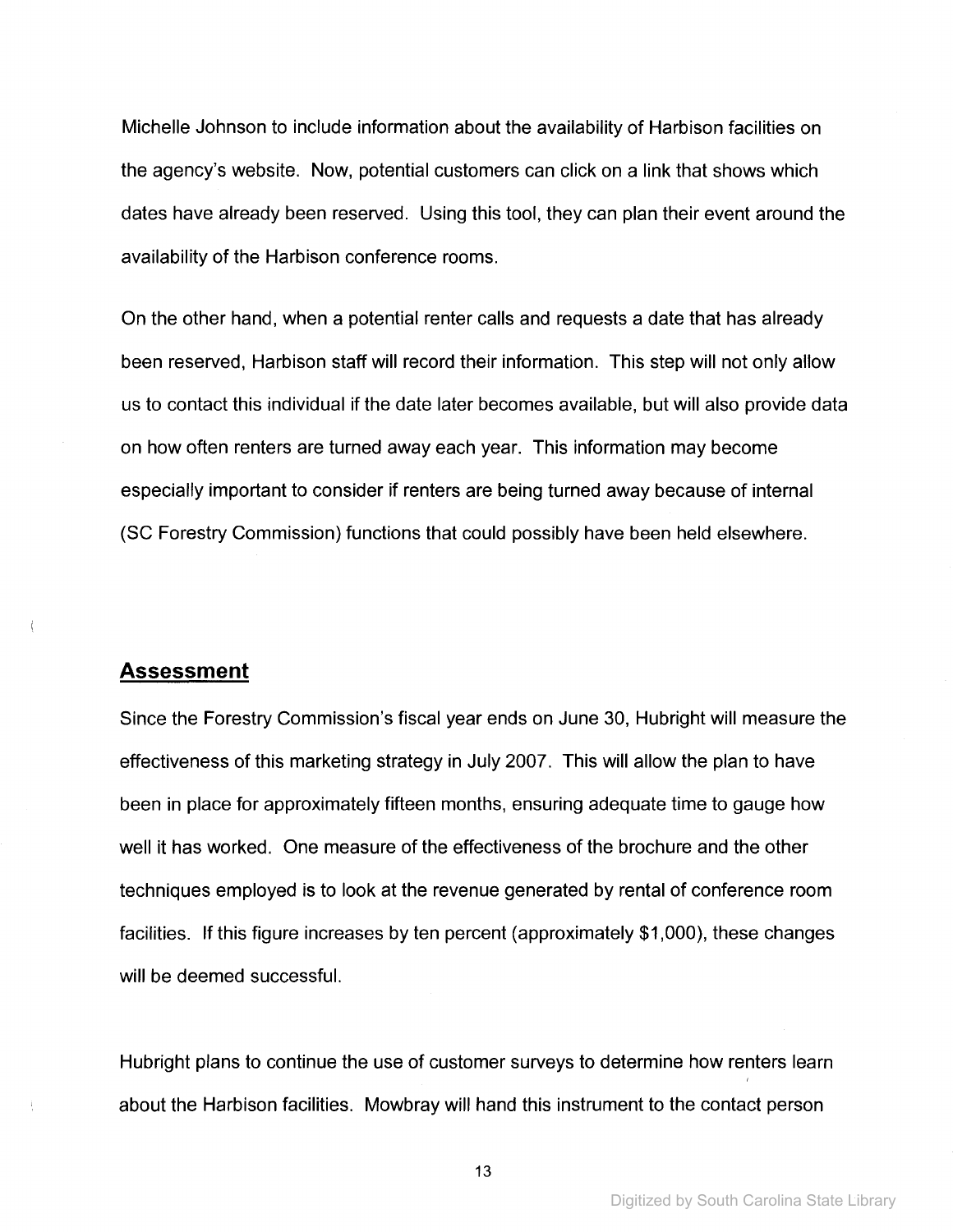as they arrive and ask them to drop it off before they leave for the day. Not only will this survey provide information about the awareness of our rental facilities, but it will also help the staff to continually improve the delivery of services to our customers.

Another measure of how well this marketing strategy has worked is the percent days rented. The average for the past three years was 25.6%, so an increase to 35% seems to be a reasonable goal. In addition to instituting the marketing plan, Harbison staff plans to continue to encourage non-revenue groups to use the Forestry Commission headquarters facility to hold their meetings if possible. This technique will make the Harbison conference rooms more available for paying customers.

**If** the brochure turns out to be an effective marketing tool, Hubright will have this item reprinted as needed and will continue to use it in the future. **If** little gain is realized through the use of this publication, he will explore other means of increasing the recognition of the Harbison Environmental Education Center as a desirable location for meetings and retreats.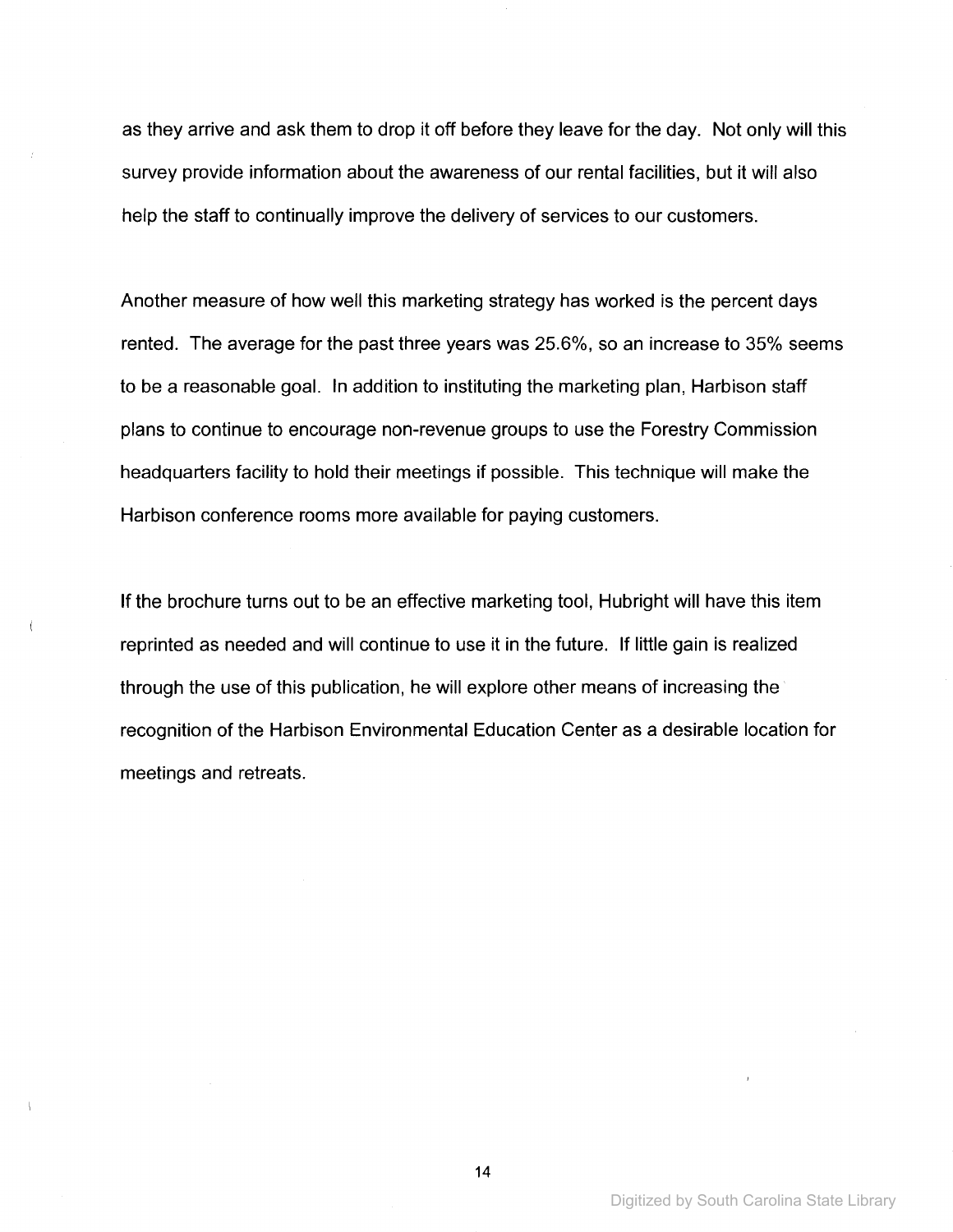## APPENDIX 1 CONFERENCE ROOM RENTAL AGREEMENT HARBISON STATE FOREST PO Box 21707 Columbia, SC 29221 (803) 896-8890

MEMORANDUM TO: www.communication.com

FROM: Harbison State Forest

SUBJECT: Conference Room Rental at Harbison State Forest Environmental Education Center

This is to confirm that **All and Harbison State Forest Environmental Education** Center have entered into an agreement to use of one or both of the conference rooms. Please sign below if the following is correct and fax back this page to us at (803) 896-8896. Failure to cancel reservations within 10 days prior to the scheduled event will make your organization/group responsible for full payment of the agreed rental.

Sincerely, Russell Hubright Russell Hubright Harbison State Forest Director

| Rental of large conference room in the amount of \$200.00 per day (8:00 AM to 5:00 PM)           |            |
|--------------------------------------------------------------------------------------------------|------------|
| Half day $\Box$ (8:00 AM – 12:00 Noon) or $\Box$ (1:00 PM – 5:00 PM)                             |            |
| $\Box$ Rental of large conference room for half a day the amount of \$100.00 per half day        |            |
| Half day $\Box$ (8:00 AM – 12:00 Noon) or $\Box$ (1:00 PM – 5:00 PM)                             |            |
| $\Box$ Rental of small conference room in the amount of \$50.00 per day                          |            |
| $(8.00 \text{ AM to } 5.00 \text{ PM})$                                                          |            |
| $\Box$ Rental of small conference room for half a day the amount of \$25.00 per half day         |            |
| Half day $\Box$ (8:00 AM - 12:00 Noon) or $\Box$ (1:00 PM - 5:00 PM)                             |            |
|                                                                                                  |            |
| Additional \$50.00 Charge for Internet Hookup                                                    |            |
| Additional \$50.00 Charge for LCD Projector and Laptop                                           |            |
|                                                                                                  |            |
|                                                                                                  |            |
|                                                                                                  |            |
| Address:                                                                                         |            |
|                                                                                                  |            |
| $Date(s)$ of Use:                                                                                |            |
| Number of participants:                                                                          |            |
|                                                                                                  | Department |
|                                                                                                  |            |
| I agree to the above noted conditions and understand that I must cancel with 10 days of          |            |
| scheduled date. Failure to do so will result in my group/organization being responsible for full |            |
| payment of rental.                                                                               |            |
|                                                                                                  |            |
|                                                                                                  |            |

 $Signed$ 

| Date |  |
|------|--|
|------|--|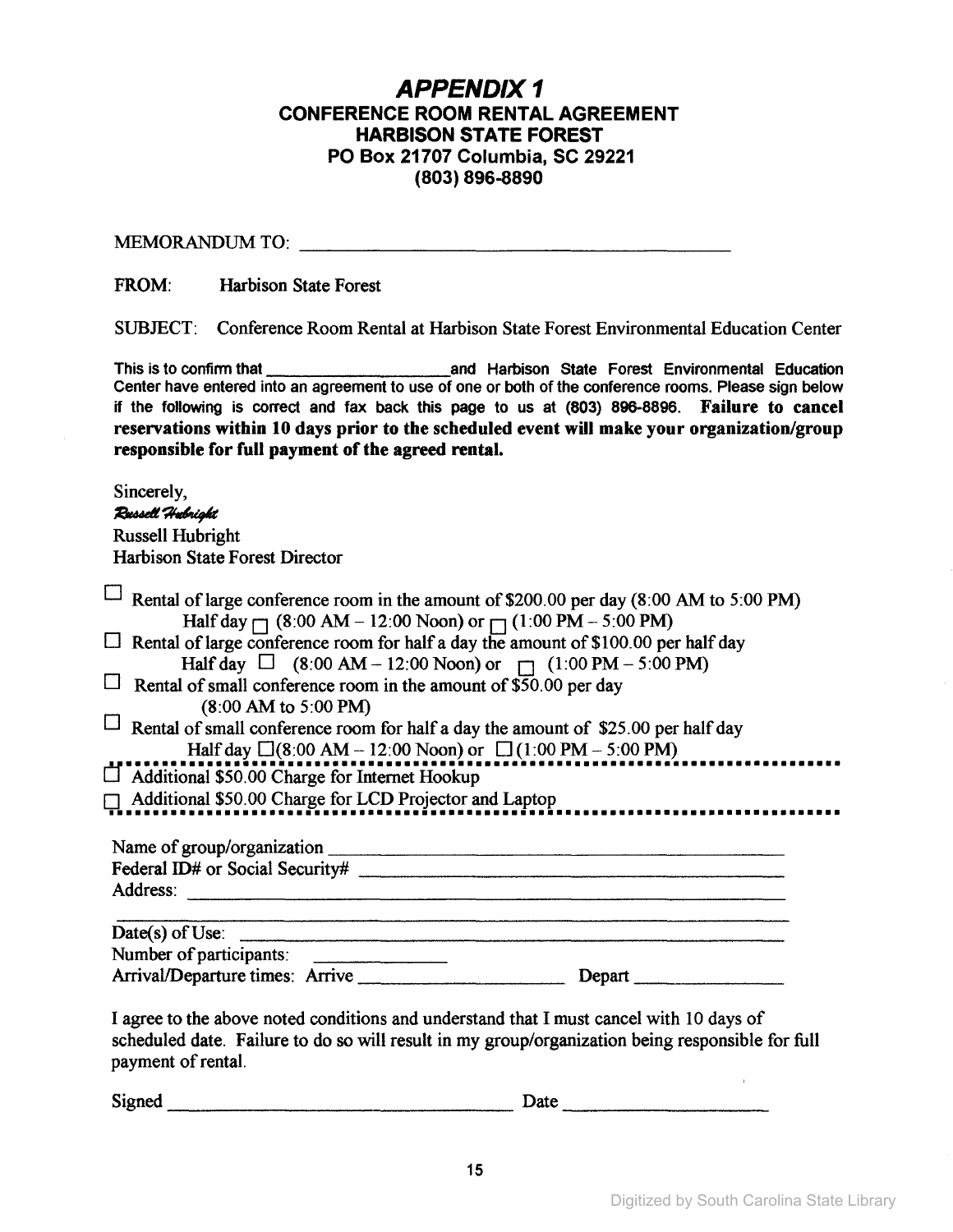## APPEND/X 2 SOUTH CAROLINA FORESTRY COMMISSION HARBISON STATE FOREST ENVIRONMENTAL EDUCATION CENTER

#### RESERVATIONS

The Conference room is primarily intended for internal agency and environmental education use. However, use may be made available to outside groups when this does not conflict with Forestry Commission needs. Call 896-8890 to make reservations, subject to availability. (Please see "Confirmation" on bottom of second page). Reservations may be made up to 6 months in advance. Every effort will be made to honor the reservation. Commission retains the right to cancel a reservation in the event of a conflict. If this should occur, the Forestry Commission will give two weeks notice, if possible, and assist the other group in locating an alternative site. This facility is in daily use by Forestry Commission employees *(Education Center office)* and may not be reserved for the exclusive use by an outside group.

#### MAXIMUM SIZE OF GROUP

The large conference room can accommodate a maximum of 100 people in theater style seating, and approximately 60 around tables. However, due to parking and restroom facilities, it is generally recommended that groups be limited to 80 or fewer.

The small conference room can accommodate up to 10 people around a conference table.

## FEES AND HOURS

| <b>Facility</b>                                                                        | \$250.00 per day $(8:30 \text{ am to } 5:00 \text{ pm})$                                                 |  |
|----------------------------------------------------------------------------------------|----------------------------------------------------------------------------------------------------------|--|
| (Both conference rooms,<br>Canteen, screened porch or 1:00 pm - 5:00 pm)<br>And deck.) | \$125.00 per half day (8:30 am -12:30 pm                                                                 |  |
|                                                                                        | <b>Large Conference Room <math>\$200.00</math> per day (8:30 am to 5:00 pm)</b>                          |  |
|                                                                                        | \$100.00 per half day $(8:00 \text{ am} - 12:00 \text{ noon})$<br>Or $1:00 \text{ pm} - 5:00 \text{ pm}$ |  |
| <b>Small Conference Room</b>                                                           | \$50.00 per day $(8:30 \text{ am to } 5:00 \text{ pm})$                                                  |  |
|                                                                                        | \$25.00 per half day (8:30 am - 12:30 pm                                                                 |  |
|                                                                                        | Or $1:00 \text{ pm} - 5:00 \text{ pm}$                                                                   |  |
|                                                                                        | Preference will be given to environmental education groups.                                              |  |
|                                                                                        | The fee may be waived for organizations conducting environmental education.                              |  |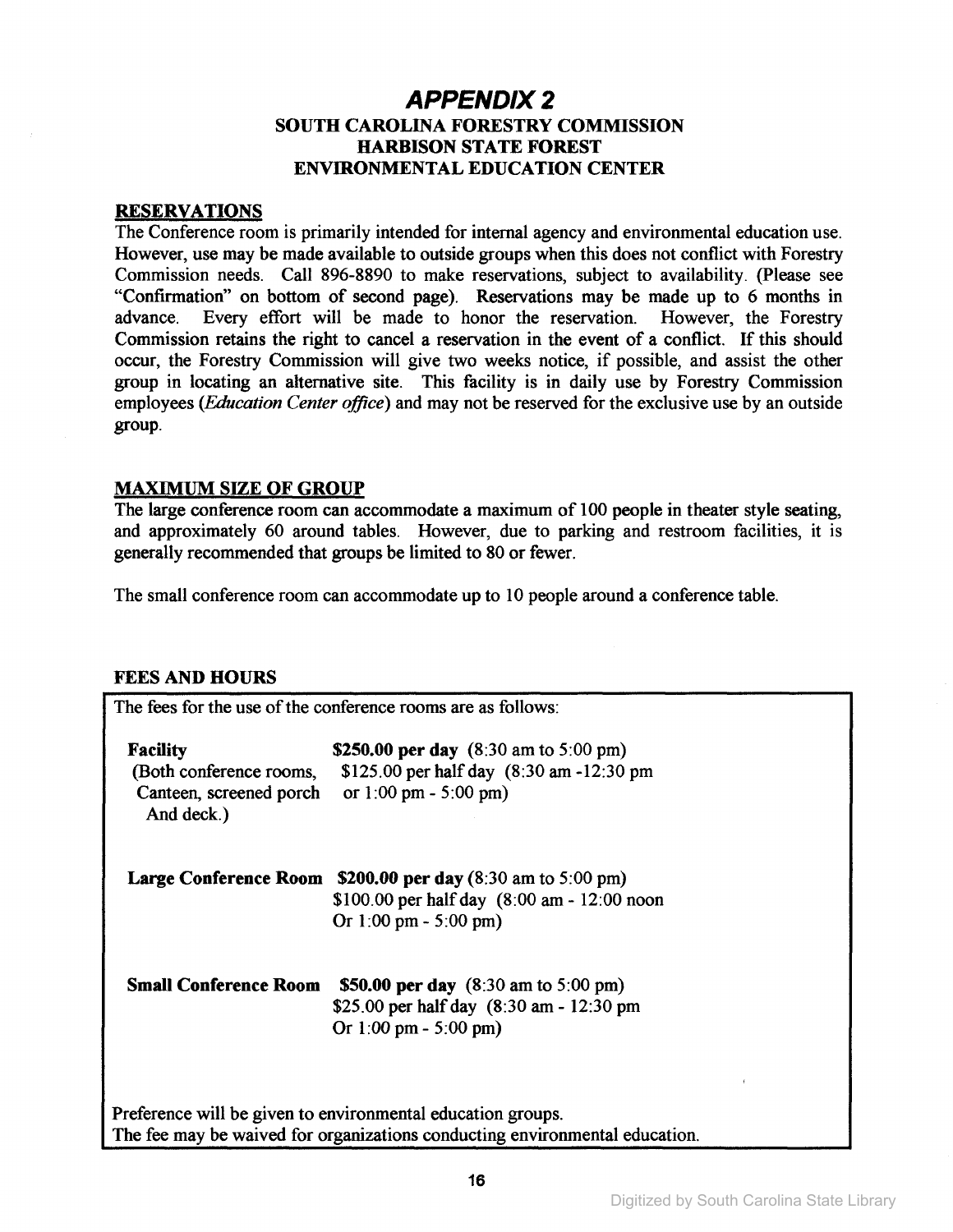# **APPENDIX 2** (continued)

## HARBISON ENVIRONMENTAL EDUCATION CENTER PAGE 2

## SETUP OF ROOM AND CLEAN UP

The group using the room shall be responsible for setting up the room for the meeting and cleaning up after the meeting. Clean up consists of removing all materials from tables and placing all trash in trash cans. It must be cleaned up immediately after use, and failure to do so will jeopardize future use. The room may be set up the day before the meeting if this will not conflict with other use.

## AUDIO - VISUAL EOUIPMENT

An overhead projector, slide projector, television/VCR/DVD, 6' screen, and 2 easels are available for use by the group. Please confirm their availability at the time of reservation. (Please DO NOT use tape on the white walls.) When it is removed it may damage the paint and/or sheetrock). Any other equipment must be supplied.

#### INTERNET CONNECTION

For an additional cost of \$50.00

## LCD PROJECTOR AND LAPTOP

For an additional cost of \$50.00

#### REFRESHMENTS

Refreshments are not available, but groups may bring their own, if desired. A canteen with refrigerator, screened porch, drink machine, and deck may be used in conjunction with a conference room rental. Coffee pots are available. Coffee and condiments are not provided.

#### **COPIES/FAXES**

Please have all copies of necessary material prior to your meeting. Due to the contract agreement of our copy and fax machines, we are not able to make copies or send faxes for groups meeting in the conference room.

## **SMOKING**

Smoking is not permitted in the building. The back deck is the designated smoking area.

## PARKING

Parking is available adjacent to the building. Handicapped spaces and a ramp are also provided.

## \*\* CONFIRMATION \*\*

Please sign Room Rental Agreement stating: the date (s) for the facility, the arrival/departure time including set-up, and the fee amount. Also, if you would like to be invoiced and you are not a State Agency we will need a *Federal ID* # *or Social Security* # for accounting purposes. If you have any other questions, please call Lisa Mowbray at (803) 896-8890. Confirmation letters can be faxed to Lisa at 803-896-8896. Maps are available upon request.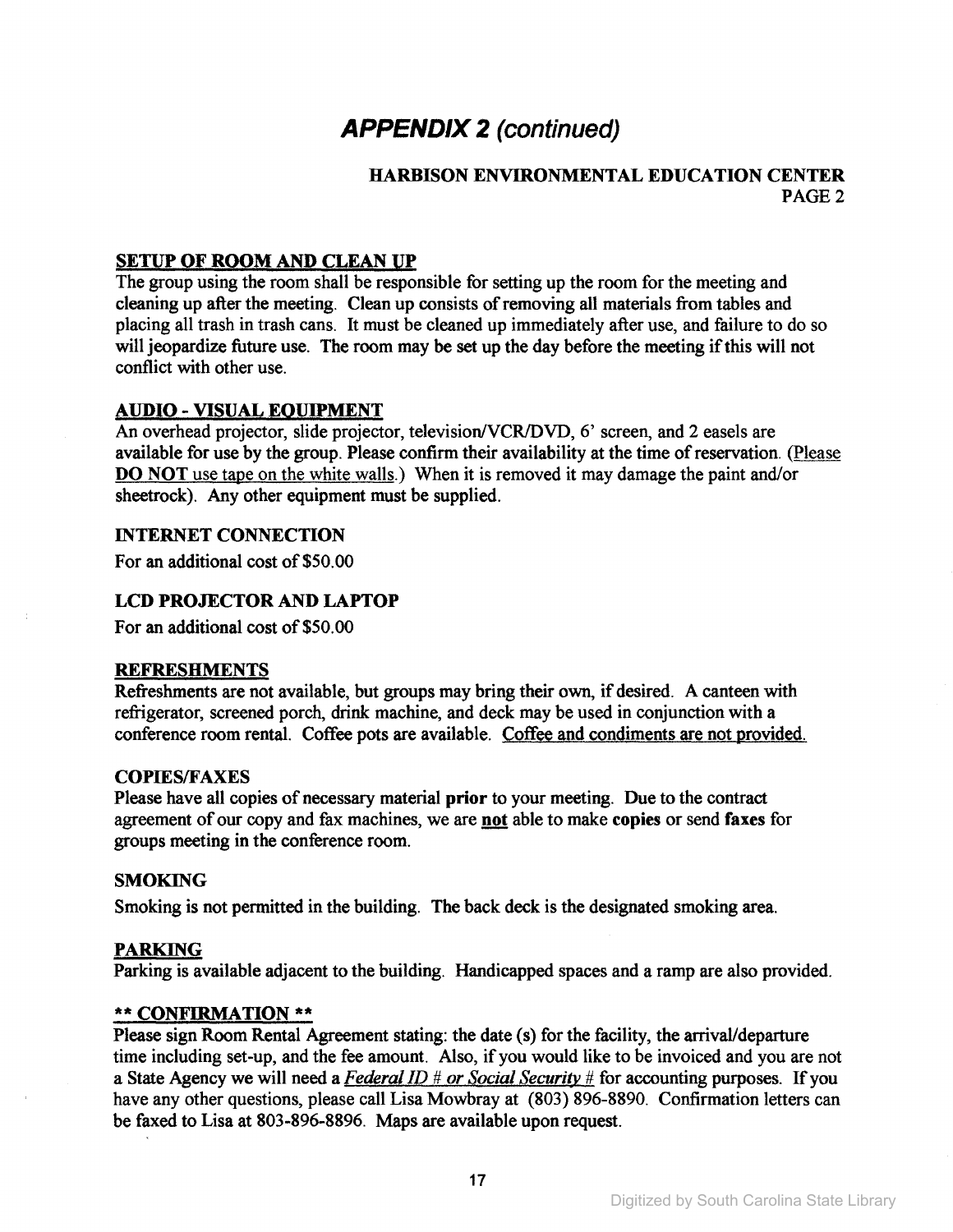# APPENDIX3

# **Survey of Education Center Renters**

| 1. How did you find out that we have facilities for rent?                                                                                              |  |
|--------------------------------------------------------------------------------------------------------------------------------------------------------|--|
| 2. What are other ways you have found out about facilities that are available?                                                                         |  |
|                                                                                                                                                        |  |
| 3. What were the biggest factors that caused you to make the decision to rent this<br>facility? (Circle all that apply - underline the most important) |  |
| PRICE LOCATION BEAUTY OF SITE/BUILDING                                                                                                                 |  |
|                                                                                                                                                        |  |
| 4. Would you describe the reservation process as VERY EASY EASY<br>NOT TOO HARD A LITTLE DIFFICULT CUMBERSOME?                                         |  |
| 5. How were the facilities upon your arrival? WORSE THAN EXPECTED<br>ABOUT LIKE I EXPECTED BETTER THAN EXPECTED                                        |  |
| 6. Is there anything we don't offer that you wish we did?                                                                                              |  |
| 7. What would encourage you to rent our facilities again? ______________________                                                                       |  |
| <b>Office Use Only</b>                                                                                                                                 |  |
|                                                                                                                                                        |  |
| <b>Organization Name</b>                                                                                                                               |  |
| Date(s) Rented                                                                                                                                         |  |

 $\alpha$